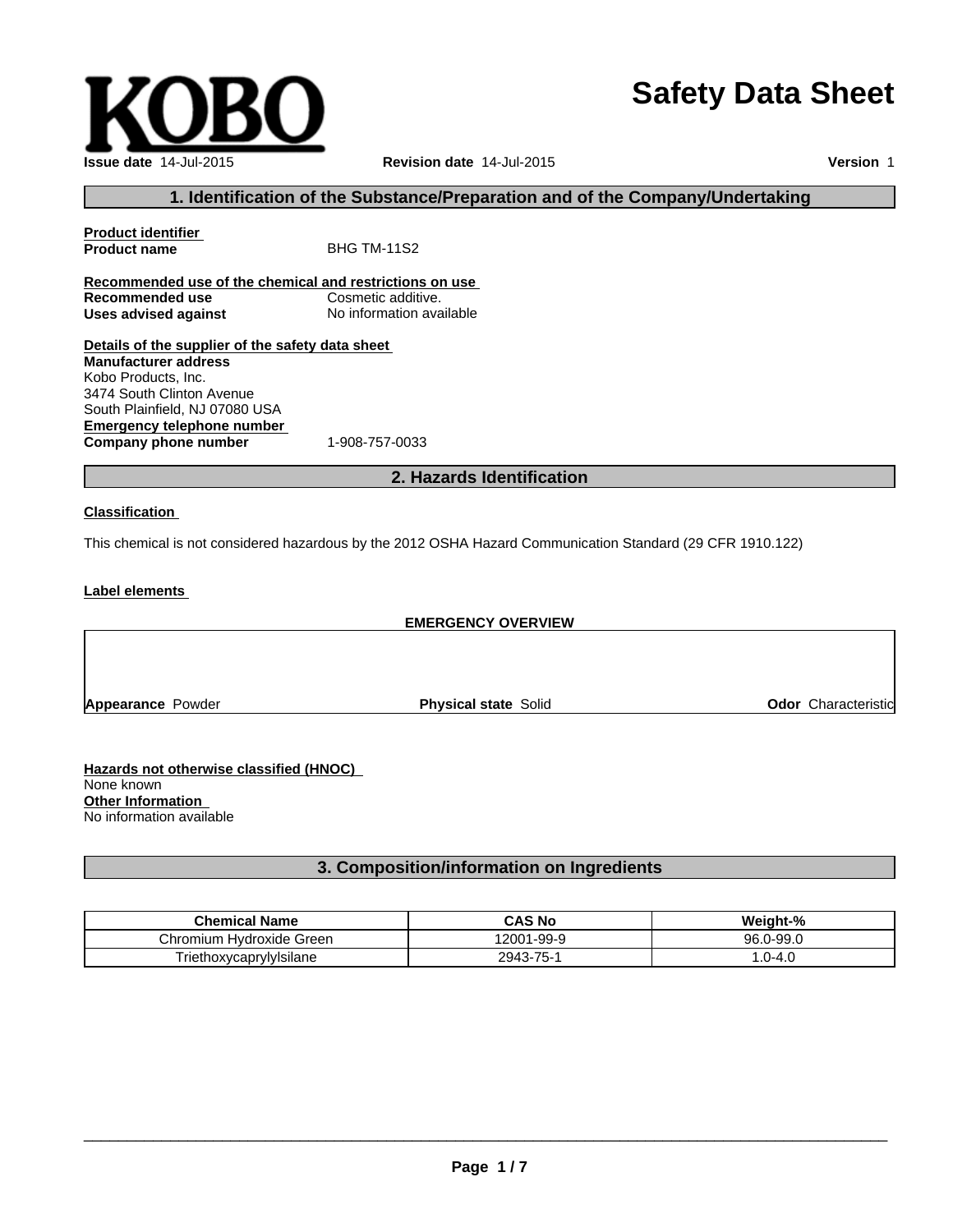## **4. First aid measures**

 $\overline{\phantom{a}}$  ,  $\overline{\phantom{a}}$  ,  $\overline{\phantom{a}}$  ,  $\overline{\phantom{a}}$  ,  $\overline{\phantom{a}}$  ,  $\overline{\phantom{a}}$  ,  $\overline{\phantom{a}}$  ,  $\overline{\phantom{a}}$  ,  $\overline{\phantom{a}}$  ,  $\overline{\phantom{a}}$  ,  $\overline{\phantom{a}}$  ,  $\overline{\phantom{a}}$  ,  $\overline{\phantom{a}}$  ,  $\overline{\phantom{a}}$  ,  $\overline{\phantom{a}}$  ,  $\overline{\phantom{a}}$ 

### **First aid measures**

| <b>General advice</b>                                       | If symptoms persist, call a physician.                                                                                             |
|-------------------------------------------------------------|------------------------------------------------------------------------------------------------------------------------------------|
| Eye contact                                                 | Rinse immediately with plenty of water, also under the eyelids, for at least 15 minutes. If<br>symptoms persist, call a physician. |
| <b>Skin contact</b>                                         | Wash off immediately with soap and plenty of water while removing all contaminated<br>clothes and shoes.                           |
| <b>Inhalation</b>                                           | Remove to fresh air. If breathing is irregular or stopped, administer artificial respiration.                                      |
| Ingestion                                                   | If swallowed, do not induce vomiting: seek medical advice immediately and show this<br>container or label.                         |
| Self-protection of the first aider                          | Use personal protective equipment as required.                                                                                     |
| Most important symptoms and effects, both acute and delayed |                                                                                                                                    |
| <b>Symptoms</b>                                             | No known effects under normal use conditions.                                                                                      |
|                                                             | Indication of any immediate medical attention and special treatment needed                                                         |
| Note to physicians                                          | Effects of exposure (inhalation, ingestion or skin contact) to substance may be delayed.                                           |
|                                                             |                                                                                                                                    |

## **5. Fire-fighting measures**

#### **Suitable extinguishing media**

Use extinguishing measures that are appropriate to local circumstances and the surrounding environment.

#### **Unsuitable extinguishing media** No information available.

## **Specific hazards arising from the chemical**

None in particular.

#### **Explosion data Sensitivity to mechanical impact** None. **Sensitivity to static discharge** None.

#### **Protective equipment and precautions for firefighters**

Use personal protective equipment as required.

#### **6. Accidental release measures**

#### **Personal precautions, protective equipment and emergency procedures**

| <b>Personal precautions</b>                          | Use personal protective equipment as required. Avoid contact with eyes. Wash thoroughly<br>after handling. |  |
|------------------------------------------------------|------------------------------------------------------------------------------------------------------------|--|
| For emergency responders                             | Use personal protective equipment as required.                                                             |  |
| <b>Environmental precautions</b>                     | Collect spillage. Do not allow into any sewer, on the ground or into any body of water.                    |  |
| Methods and material for containment and cleaning up |                                                                                                            |  |
| <b>Methods for containment</b>                       | Prevent further leakage or spillage if safe to do so.                                                      |  |
| Methods for cleaning up                              | Avoid creating dust. Sweep up and shovel into suitable containers for disposal.                            |  |
| Prevention of secondary hazards                      | Clean contaminated objects and areas thoroughly observing environmental regulations.                       |  |
|                                                      |                                                                                                            |  |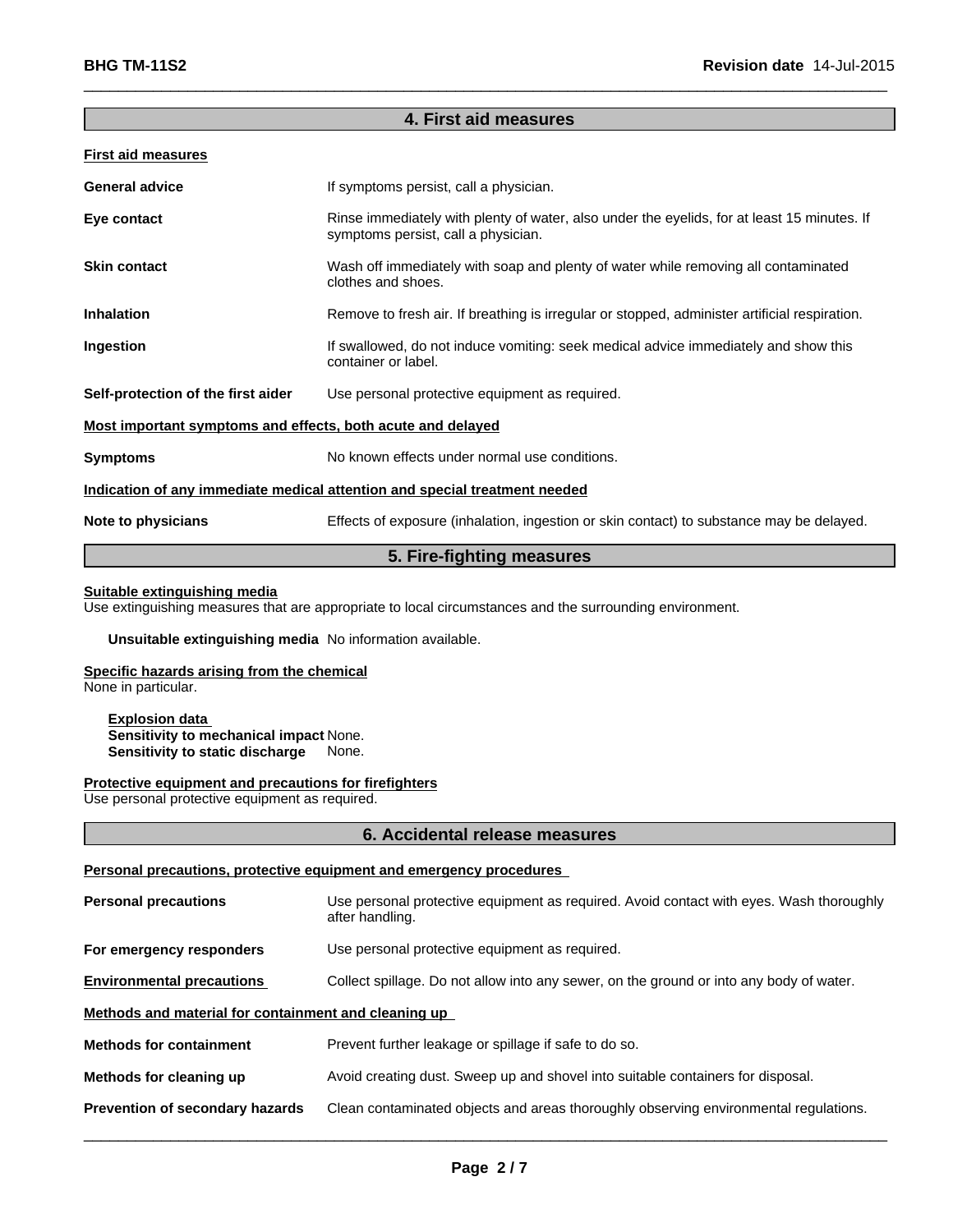| 7. Handling and Storage                                                                                              |  |  |
|----------------------------------------------------------------------------------------------------------------------|--|--|
|                                                                                                                      |  |  |
| Use personal protective equipment as required. Use only in well-ventilated areas. Wash<br>thoroughly after handling. |  |  |
| Conditions for safe storage, including any incompatibilities                                                         |  |  |
| Keep container tightly closed in a dry and well-ventilated place. Store at ambient conditions.                       |  |  |
| Strong oxidizing agents. Strong acids.                                                                               |  |  |
|                                                                                                                      |  |  |

 $\_$  ,  $\_$  ,  $\_$  ,  $\_$  ,  $\_$  ,  $\_$  ,  $\_$  ,  $\_$  ,  $\_$  ,  $\_$  ,  $\_$  ,  $\_$  ,  $\_$  ,  $\_$  ,  $\_$  ,  $\_$  ,  $\_$  ,  $\_$  ,  $\_$  ,  $\_$  ,  $\_$  ,  $\_$  ,  $\_$  ,  $\_$  ,  $\_$  ,  $\_$  ,  $\_$  ,  $\_$  ,  $\_$  ,  $\_$  ,  $\_$  ,  $\_$  ,  $\_$  ,  $\_$  ,  $\_$  ,  $\_$  ,  $\_$  ,

## **8. Exposure Controls/Personal Protection**

| <b>Control parameters</b>               |                                                                                                                    |
|-----------------------------------------|--------------------------------------------------------------------------------------------------------------------|
| <b>Exposure guidelines</b>              | Not applicable.                                                                                                    |
| <b>Appropriate engineering controls</b> |                                                                                                                    |
| <b>Engineering controls</b>             | Ensure adequate ventilation, especially in confined areas.                                                         |
|                                         | Individual protection measures, such as personal protective equipment                                              |
| <b>Eye/face protection</b>              | Wear safety glasses with side shields (or goggles).                                                                |
| Skin and body protection                | Wear protective gloves and protective clothing.                                                                    |
| <b>Respiratory protection</b>           | In case of insufficient ventilation, wear suitable respiratory equipment.                                          |
| <b>General hygiene considerations</b>   | Handle in accordance with good industrial hygiene and safety practice. Wash contaminated<br>clothing before reuse. |

# **9. Physical and Chemical Properties**

## **Information on basic physical and chemical properties**

| <b>Physical state</b>            | Solid<br>Powder    | Odor                     | Characteristic           |
|----------------------------------|--------------------|--------------------------|--------------------------|
| Appearance                       |                    |                          |                          |
| <b>Color</b>                     | Green              | <b>Odor threshold</b>    | No information available |
| <b>Property</b>                  | <b>Values</b>      | Remarks •                |                          |
| рH                               |                    | No information available |                          |
| Melting point/freezing point     | $>1000$ °C         |                          |                          |
| Boiling point / boiling range    |                    | No information available |                          |
| <b>Flash point</b>               |                    | No information available |                          |
| <b>Evaporation rate</b>          |                    | No information available |                          |
| Flammability (solid, gas)        |                    | No information available |                          |
| <b>Flammability limit in air</b> |                    |                          |                          |
| <b>Upper flammability limit</b>  |                    | No information available |                          |
| Lower flammability limit         |                    | No information available |                          |
| Vapor pressure                   |                    | No information available |                          |
| Vapor density                    |                    | No information available |                          |
| <b>Specific gravity</b>          |                    | No information available |                          |
| <b>Water solubility</b>          | Insoluble in water |                          |                          |
| Solubility in other solvents     |                    | No information available |                          |
| <b>Partition coefficient</b>     |                    | No information available |                          |
| <b>Autoignition temperature</b>  |                    | No information available |                          |
|                                  |                    |                          |                          |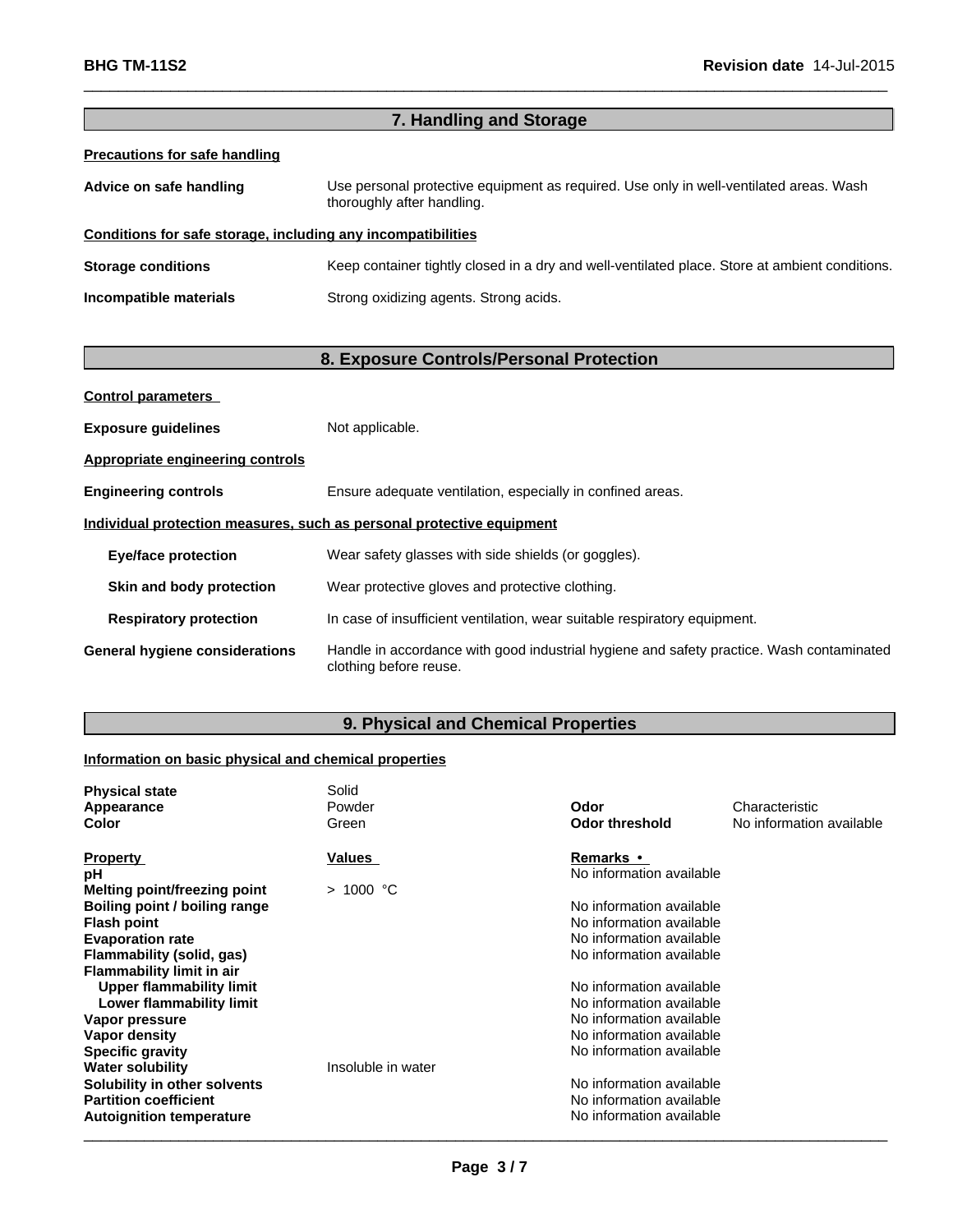**Kinematic viscosity Decomposition temperature Explosive properties**

**Other Information**<br>**Softening point Molecular weight**<br>VOC content (%)

No information available<br>No information available **VOC content (%)** No information available<br>
Density<br>
No information available **Density Density No information available**<br> **Bulk density No information available No information available** 

No information available **No information available** No information available No information available **Oxidizing properties** No information available

 $\_$  ,  $\_$  ,  $\_$  ,  $\_$  ,  $\_$  ,  $\_$  ,  $\_$  ,  $\_$  ,  $\_$  ,  $\_$  ,  $\_$  ,  $\_$  ,  $\_$  ,  $\_$  ,  $\_$  ,  $\_$  ,  $\_$  ,  $\_$  ,  $\_$  ,  $\_$  ,  $\_$  ,  $\_$  ,  $\_$  ,  $\_$  ,  $\_$  ,  $\_$  ,  $\_$  ,  $\_$  ,  $\_$  ,  $\_$  ,  $\_$  ,  $\_$  ,  $\_$  ,  $\_$  ,  $\_$  ,  $\_$  ,  $\_$  ,

# **10. Stability and Reactivity**

#### **Reactivity**  No data available

#### **Chemical stability**

Stable under normal conditions.

#### **Possibility of hazardous reactions** None under normal processing.

Hazardous polymerization **Hazardous polymerization does not occur.** 

#### **Conditions to avoid** None known.

#### **Incompatible materials**

Strong oxidizing agents. Strong acids.

#### **Hazardous decomposition products**

None under normal use conditions.

## **11. Toxicological Information**

#### **Information on likely routes of exposure**

## **Product information**

| <b>Inhalation</b>   | No data available. |
|---------------------|--------------------|
| Eye contact         | No data available. |
| <b>Skin contact</b> | No data available. |
| Ingestion           | No data available. |

#### **Component information**

| <b>Chemical Name</b>                   | Oral LD50         | Dermal LD50                    | <b>Inhalation LC50</b> |
|----------------------------------------|-------------------|--------------------------------|------------------------|
| Triethoxycaprylylsilane<br>  2943-75-1 | 10060 µL/kg (Rat) | Rabbit)<br>) uL/ka<br>$= 5910$ |                        |

#### **Information on toxicological effects**

**Symptoms** No information available.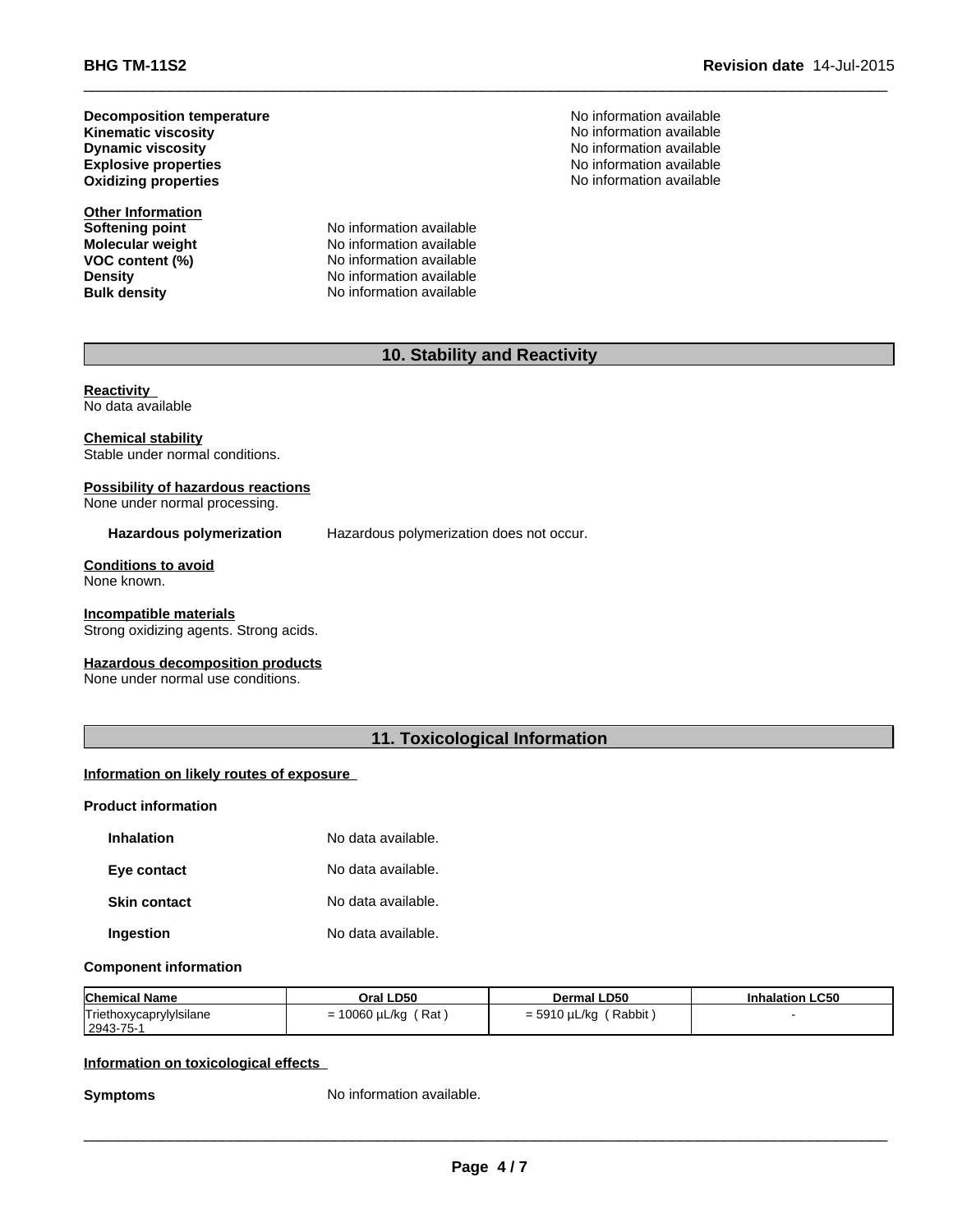#### **Delayed and immediate effects as well as chronic effects from short and long-term exposure**

| <b>Skin corrosion/irritation</b>  | No information available.                                                                 |
|-----------------------------------|-------------------------------------------------------------------------------------------|
| Serious eye damage/eye irritation | No information available.                                                                 |
| <b>Irritation</b>                 | No information available.                                                                 |
| <b>Corrosivity</b>                | No information available.                                                                 |
| <b>Sensitization</b>              | No information available.                                                                 |
| Germ cell mutagenicity            | No information available.                                                                 |
| Carcinogenicity                   | This product does not contain any carcinogens or potential carcinogens as listed by OSHA, |
|                                   | IARC or NTP.                                                                              |
| <b>Reproductive toxicity</b>      | No information available.                                                                 |
| <b>STOT - single exposure</b>     | No information available.                                                                 |
| <b>STOT - repeated exposure</b>   | No information available.                                                                 |
| <b>Aspiration hazard</b>          | No information available.                                                                 |

 $\_$  ,  $\_$  ,  $\_$  ,  $\_$  ,  $\_$  ,  $\_$  ,  $\_$  ,  $\_$  ,  $\_$  ,  $\_$  ,  $\_$  ,  $\_$  ,  $\_$  ,  $\_$  ,  $\_$  ,  $\_$  ,  $\_$  ,  $\_$  ,  $\_$  ,  $\_$  ,  $\_$  ,  $\_$  ,  $\_$  ,  $\_$  ,  $\_$  ,  $\_$  ,  $\_$  ,  $\_$  ,  $\_$  ,  $\_$  ,  $\_$  ,  $\_$  ,  $\_$  ,  $\_$  ,  $\_$  ,  $\_$  ,  $\_$  ,

# **12. Ecological Information**

#### **Ecotoxicity**  None known

#### **Persistence and degradability**

No information available.

## **Bioaccumulation**

No information available.

**Other adverse effects** No information available

# **13. Disposal Considerations**

| Waste treatment methods |                                                                                                        |
|-------------------------|--------------------------------------------------------------------------------------------------------|
| Disposal of wastes      | Disposal should be in accordance with applicable regional, national and local laws and<br>regulations. |
| Contaminated packaging  | Disposal should be in accordance with applicable regional, national and local laws and<br>regulations. |

## **14. Transport Information**

| <b>DOT</b>  | Not regulated |
|-------------|---------------|
| ICAO (air)  | Not regulated |
| <b>IATA</b> | Not regulated |
| <b>IMDG</b> | Not regulated |
| RID         | Not regulated |
| <b>ADR</b>  | Not regulated |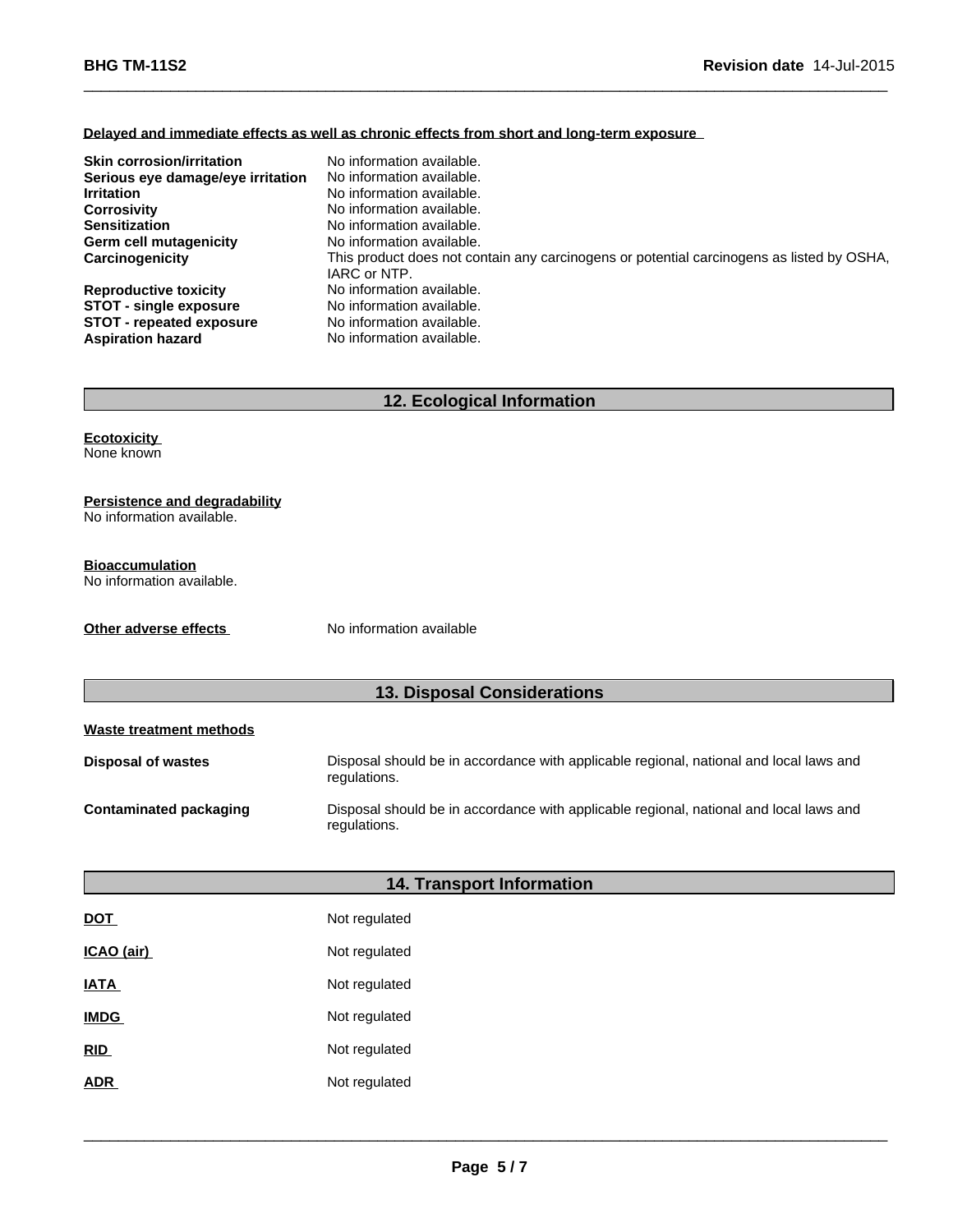## **15. Regulatory information**

 $\_$  ,  $\_$  ,  $\_$  ,  $\_$  ,  $\_$  ,  $\_$  ,  $\_$  ,  $\_$  ,  $\_$  ,  $\_$  ,  $\_$  ,  $\_$  ,  $\_$  ,  $\_$  ,  $\_$  ,  $\_$  ,  $\_$  ,  $\_$  ,  $\_$  ,  $\_$  ,  $\_$  ,  $\_$  ,  $\_$  ,  $\_$  ,  $\_$  ,  $\_$  ,  $\_$  ,  $\_$  ,  $\_$  ,  $\_$  ,  $\_$  ,  $\_$  ,  $\_$  ,  $\_$  ,  $\_$  ,  $\_$  ,  $\_$  ,

#### **International inventories TSCA** Complies

| 1997                 | <b>OUTIDING</b> |  |
|----------------------|-----------------|--|
| <b>DSL/NDSL</b>      | Complies        |  |
| <b>EINECS/ELINCS</b> | Complies        |  |
| ENCS                 | Not Determined  |  |
| <b>IECSC</b>         | Complies        |  |
| KECL                 | Complies        |  |
| <b>PICCS</b>         | Complies        |  |
| AICS                 | Complies        |  |
|                      |                 |  |

#### **Legend:**

**TSCA** - United States Toxic Substances Control Act Section 8(b) Inventory

**DSL/NDSL** - Canadian Domestic Substances List/Non-Domestic Substances List

**EINECS/ELINCS** - European Inventory of Existing Chemical Substances/European List of Notified Chemical Substances

**ENCS** - Japan Existing and New Chemical Substances

**IECSC** - China Inventory of Existing Chemical Substances

**KECL** - Korean Existing and Evaluated Chemical Substances

**PICCS** - Philippines Inventory of Chemicals and Chemical Substances

**AICS** - Australian Inventory of Chemical Substances

#### **US Federal Regulations**

#### **SARA 313**

Section 313 of Title III of the Superfund Amendments and Reauthorization Act of 1986 (SARA). This product does not contain any chemicals which are subject to the reporting requirements of the Act and Title 40 of the Code of Federal Regulations, Part 372

#### **SARA 311/312 Hazard Categories**

| <b>Acute Health Hazard</b>        | N٥ |
|-----------------------------------|----|
| <b>Chronic Health Hazard</b>      | No |
| <b>Fire Hazard</b>                | N٥ |
| Sudden release of pressure hazard | No |
| <b>Reactive Hazard</b>            | No |

#### **CWA (Clean Water Act)**

This product contains the following substances which are regulated pollutants pursuant to the Clean Water Act (40 CFR 122.21 and 40 CFR 122.42)

| <b>Chemical Name</b>                   | <b>CWA - Reportable</b><br>Quantities | <b>CWA - Toxic Pollutants</b> | <b>CWA - Priority Pollutants</b> | <b>CWA - Hazardous</b><br><b>Substances</b> |
|----------------------------------------|---------------------------------------|-------------------------------|----------------------------------|---------------------------------------------|
| Chromium Hydroxide Green<br>12001-99-9 |                                       |                               |                                  |                                             |

#### **CERCLA**

This material, as supplied, does not contain any substances regulated as hazardous substances under the Comprehensive Environmental Response Compensation and Liability Act (CERCLA) (40 CFR 302) or the Superfund Amendments and Reauthorization Act (SARA) (40 CFR 355). There may be specific reporting requirements at the local, regional, or state level pertaining to releases of this material

#### **US State Regulations**

#### **California Proposition 65**

This product does not contain any Proposition 65 chemicals

#### **U.S. State Right-to-Know Regulations**

This product may contain substances regulated by state right-to-know regulations

| <b>Chemical Name</b>     | Jersey<br>יימו | chucatte.<br>acnusens | ำnsylvania<br>. |
|--------------------------|----------------|-----------------------|-----------------|
| Chromium Hydroxide Green | . .            |                       |                 |
| 12001-99-9               |                |                       |                 |